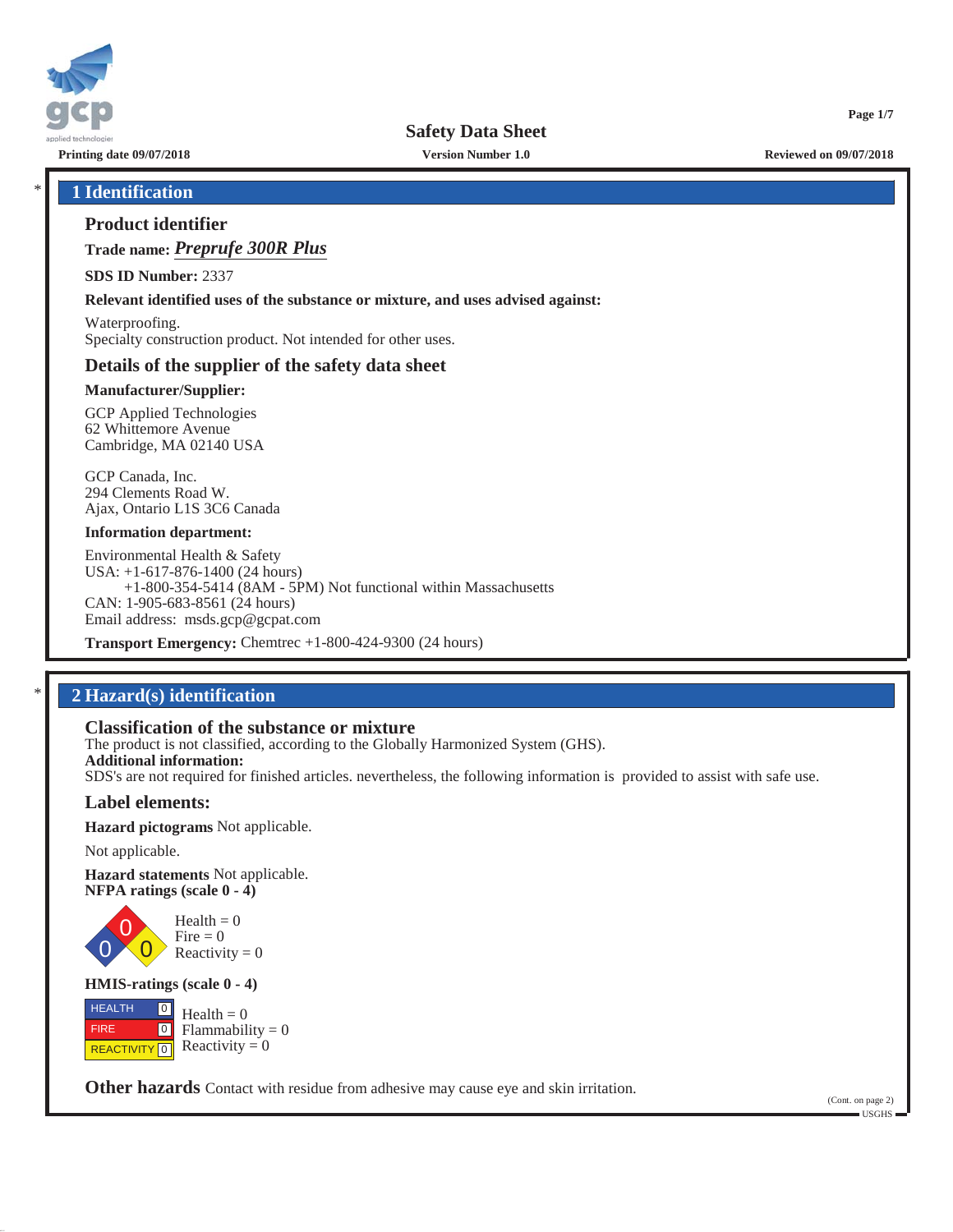**Results of PBT and vPvB assessment**

**PBT:** Not applicable.

**vPvB:** Not applicable.

### \* **3 Composition/information on ingredients**

### **Chemical characterization: Mixture**

**Hazardous components:** Not applicable.

**Additional information:** Non-hazardous ingredients may be listed in Section 15; Right-To-Know disclosure.

### **4 First-aid measures**

### **Description of first aid measures**

**General information:** Get medical advice/attention if you feel unwell.

**After inhalation:** No special measures required.

#### **After skin contact:**

Immediately wash contaminated skin with soap or mild detergent and water. If this chemical soaks clothing, immediately remove clothing and wash skin.

If skin irritation occurs, consult a doctor.

#### **After eye contact:**

Rinse cautiously with water for several minutes. If symptoms persist, consult a physician.

#### **After swallowing:**

Rinse mouth.

Do NOT induce vomiting.

#### **Information for doctor:**

**Most important symptoms and effects, both acute and delayed** No further relevant information available.

**Indication of any immediate medical attention and special treatment needed** No further relevant information available.

### **5 Fire-fighting measures**

**Special hazards arising from the substance or mixture** No further relevant information available.

**Additional information** Collect contaminated fire fighting water separately. It must not enter the sewage system.

### \* **6 Accidental release measures**

### **Personal precautions, protective equipment and emergency procedures**

Wear protective equipment. Keep unprotected persons away.

**Methods and material for containment and cleaning up:** Pick up mechanically.

### **Reference to other sections**

See Section 7 for information on safe handling.

See Section 8 for information on personal protection equipment.

See Section 13 for disposal information.

(Cont. from page 1)

**Page 2/7**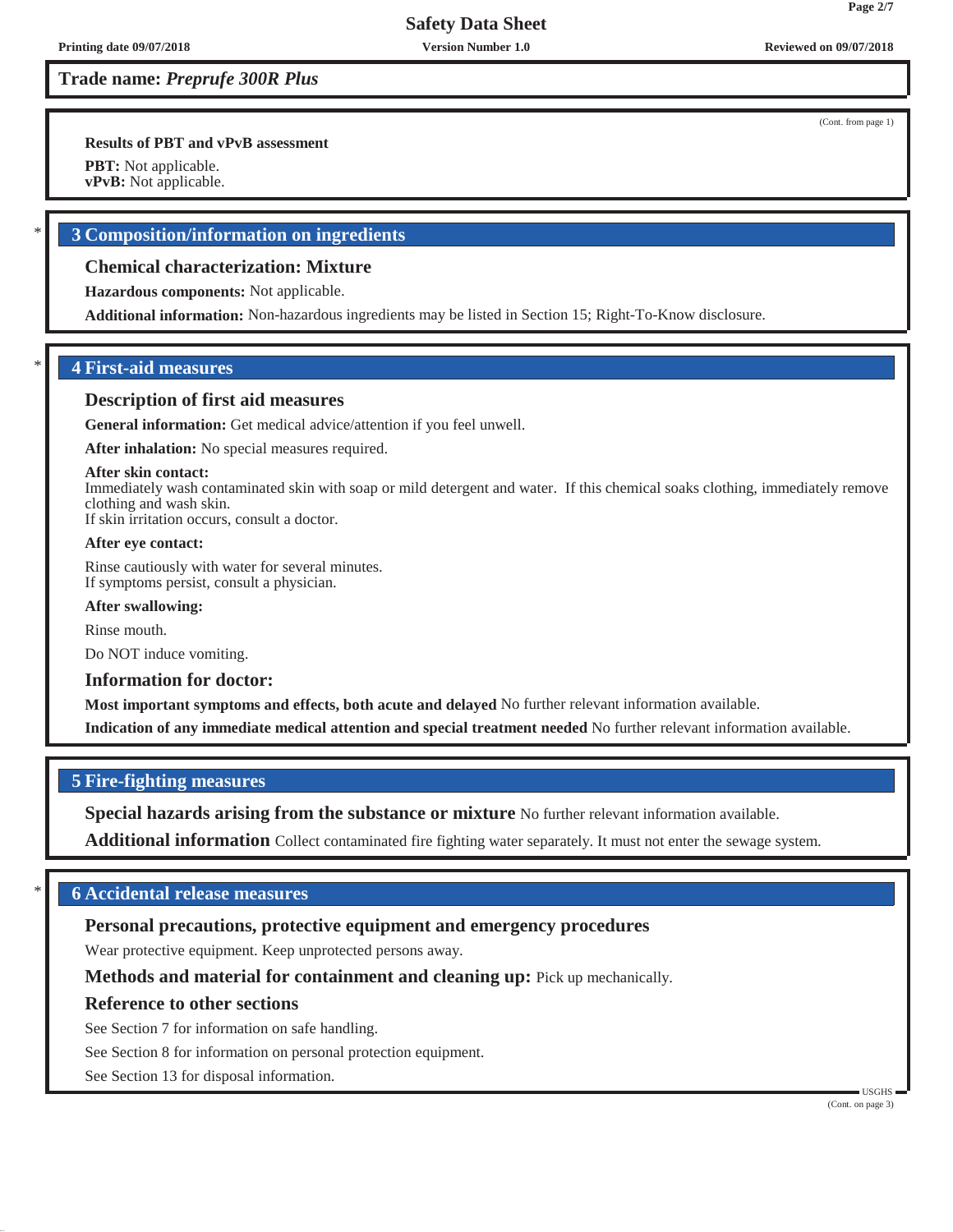#### (Cont. from page 2)

**Page 3/7**

### \* **7 Handling and storage**

#### **Handling:**

**Precautions for safe handling** Wash thoroughly after handling.

Avoid eye and skin contact with residue from adhesive.

Release liners are slippery. Remove from work area immediately after membrane application.

Membrane is slippery when wet or covered with frost.

Release liners may cause slip and trip hazards.

Do not eat, drink or smoke when using this product. Wash skin after handling.

For professional use only. Keep out of children's reach.

#### **Information about protection against explosions and fires:**

Removal of release liner may generate a static electrical discharge (spark).

### **Conditions for safe storage, including any incompatibilities**

#### **Storage:**

**Information about storage in one common storage facility:** No special measures required.

**Further information about storage conditions:** Keep receptacle tightly sealed.

**Specific end use(s)** No further relevant information available.

### \* **8 Exposure controls/personal protection**

**Additional information about design of technical systems:** No further data; see item 7.

#### **Control parameters**

**Components with limit values that require monitoring at the workplace:**

The product does not contain any relevant quantities of materials with critical values that have to be monitored at the workplace.

**Additional information:** The lists that were valid during the creation were used as basis.

#### **Exposure controls**

**Personal protective equipment:**

#### **General protective and hygienic measures:**

Avoid contact with the eyes and skin.

The usual precautionary measures for handling chemicals should be followed.

#### **Breathing equipment:**

Control exposure to ingredients with workplace control parameters if mentioned above. If no ingredients are listed, respiratory protection is generally not required.

If exposure limits are listed and may be exceeded, use approved respiratory protective equipment and filter type appropriate for the listed ingredients. (NIOSH, CEN, etc.).

**Protection of hands:** Gloves should be worn to prevent skin contact and should be impermeable and resistant to the product.

#### **Material of gloves**

Gloves should be worn to prevent skin contact and should be impermeable and resistant to the product. Rubber or other impervious gloves should be worn to prevent skin contact.

(Cont. on page 4) USGHS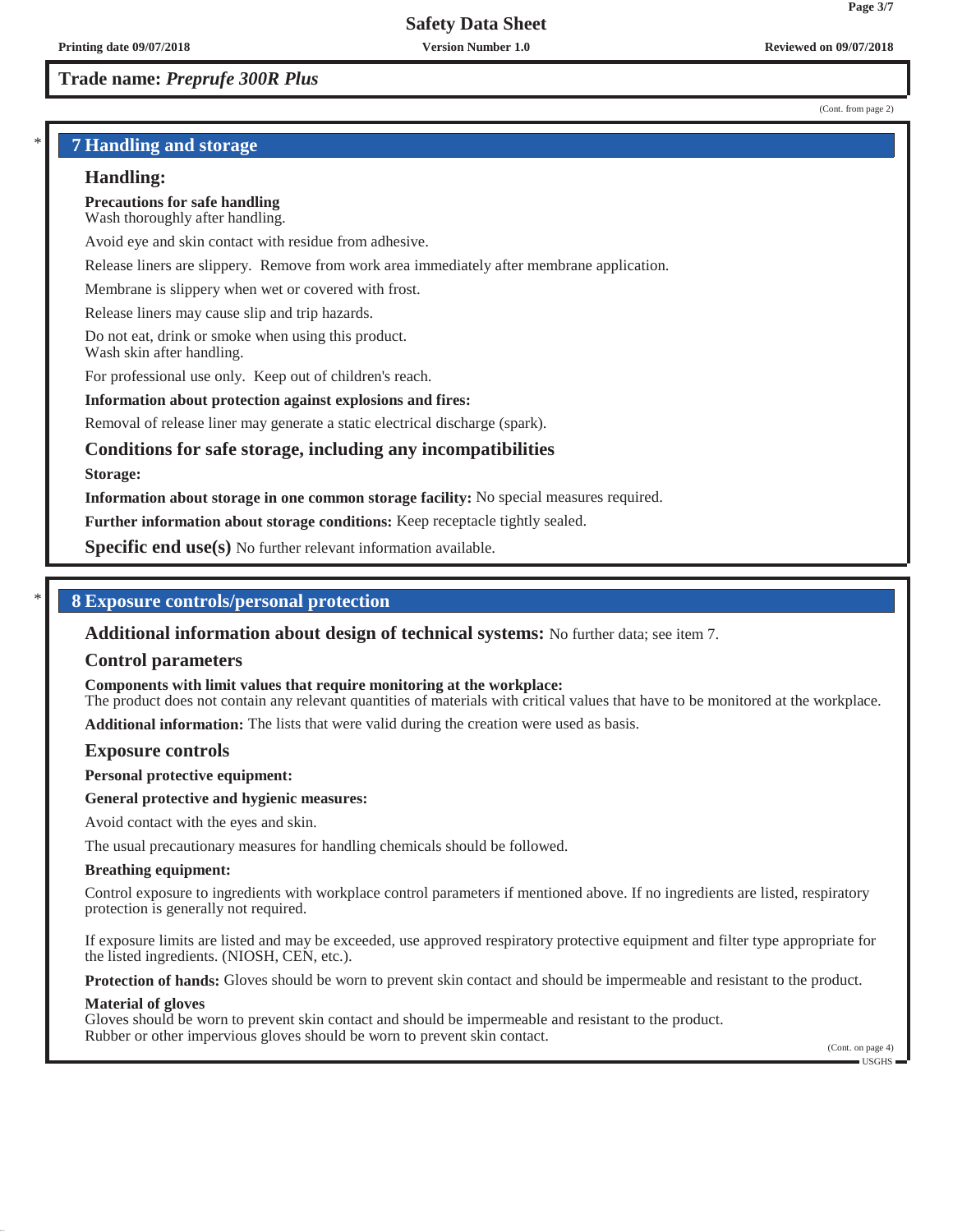## **Trade name:** *Preprufe 300R Plus*

#### **Eye protection:**



Safety glasses with side shield protection.

#### **Body protection:**

Use personal protective equipment as required.

Take off contaminated clothing.

## \* **9 Physical and chemical properties**

| Information on basic physical and chemical properties                                                                           |                                                                                              |  |
|---------------------------------------------------------------------------------------------------------------------------------|----------------------------------------------------------------------------------------------|--|
| <b>General Information</b><br>Appearance:<br>Form:<br>Color:<br>Odor:<br>Odor threshold:                                        | Solid<br>According to product specification<br>Characteristic<br>Not determined.             |  |
| $pH-value (\sim):$                                                                                                              | Not applicable.                                                                              |  |
| <b>Change in condition</b><br><b>Melting point/Melting range:</b><br><b>Boiling point/Boiling range:</b><br><b>Flash point:</b> | Undetermined.<br>Undetermined.<br>Not applicable.                                            |  |
| <b>Flammability (solid, gaseous):</b>                                                                                           | Not determined.                                                                              |  |
| <b>Ignition temperature:</b>                                                                                                    | Undetermined.                                                                                |  |
| <b>Decomposition temperature:</b><br>Auto igniting:<br>Danger of explosion:                                                     | Not determined.<br>Not determined.<br>Product does not present an explosion hazard.          |  |
| <b>Explosion limits:</b><br>Lower:<br><b>Upper:</b><br><b>VOC Content (max):</b>                                                | Not determined.<br>Not determined.<br>Not determined.                                        |  |
| Vapor pressure:<br>Density: (~) at 20 °C (68 °F)<br><b>Relative density</b><br><b>Vapor density</b>                             | Not applicable.<br>$1$ g/cm <sup>3</sup> (8.3 lbs/gal)<br>Not determined.<br>Not determined. |  |
| Solubility in / Miscibility with<br>Water:                                                                                      | Not miscible or difficult to mix.                                                            |  |
|                                                                                                                                 | Partition coefficient (n-octanol/water): Not determined.                                     |  |
| Viscosity:<br>Dynamic:<br>Kinematic:<br>Molecular weight                                                                        | Not applicable.<br>Not applicable.<br>Not applicable.                                        |  |
| <b>Other information</b>                                                                                                        | No further relevant information available.                                                   |  |

## **10 Stability and reactivity**

**Reactivity** Stable under normal conditions.

**Printing date 09/07/2018 Version Number 1.0 Reviewed on 09/07/2018**

(Cont. from page 3)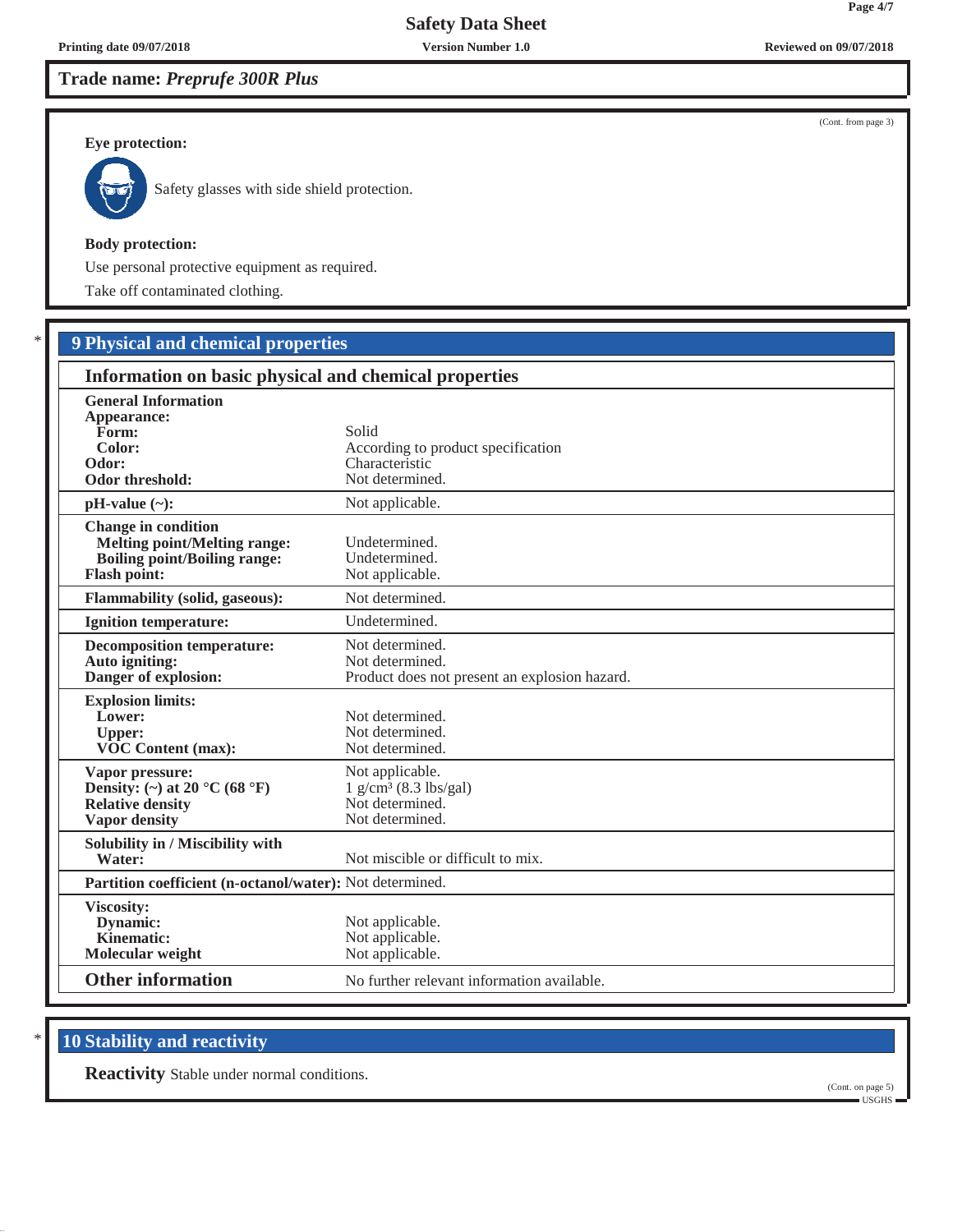**Printing date 09/07/2018 Version Number 1.0 Reviewed on 09/07/2018**

**Trade name:** *Preprufe 300R Plus*

(Cont. from page 4)

**Chemical stability**

**Thermal decomposition:** No decomposition if used according to specifications.

**Possibility of hazardous reactions** No dangerous reactions known.

**Conditions to avoid** No further relevant information available.

**Incompatible materials:** No further relevant information available.

**Hazardous decomposition products:** Carbon monoxide and carbon dioxide

### \* **11 Toxicological information**

### **Information on toxicological effects**

**Acute toxicity:**

#### **Primary irritant effect:**

**on the skin:** No irritating effect expected

**on the eye:** No irritating effect expected

**inhalation:** No irritating effect expected

**Additional toxicological information:**

#### **Carcinogenic categories**

**IARC (International Agency for Research on Cancer) Human Carcinogenicity:**

**Group 1- Positive, Group 2A- Probable, Group 2B- Possible, Group 3- Not Classifiable**

None of the ingredients are listed.

**NTP (National Toxicology Program)**

#### **K–Known to be carcinogenic, R–May reasonably be anticipated to be carcinogenic**

None of the ingredients are listed.

### **OSHA-Ca (Occupational Safety & Health Administration)**

None of the ingredients are listed.

### \* **12 Ecological information**

#### **Toxicity**

**Aquatic toxicity:** No further relevant information available.

**Persistence and degradability** No further relevant information available.

#### **Behavior in environmental systems:**

**Bioaccumulative potential** No further relevant information available.

**Mobility in soil** No further relevant information available.

### **Additional ecological information:**

**General notes:** Not known to be hazardous to water.

### **Results of PBT and vPvB assessment**

**PBT:** Not applicable. **vPvB:** Not applicable.

**Other adverse effects** No further relevant information available.

(Cont. on page 6)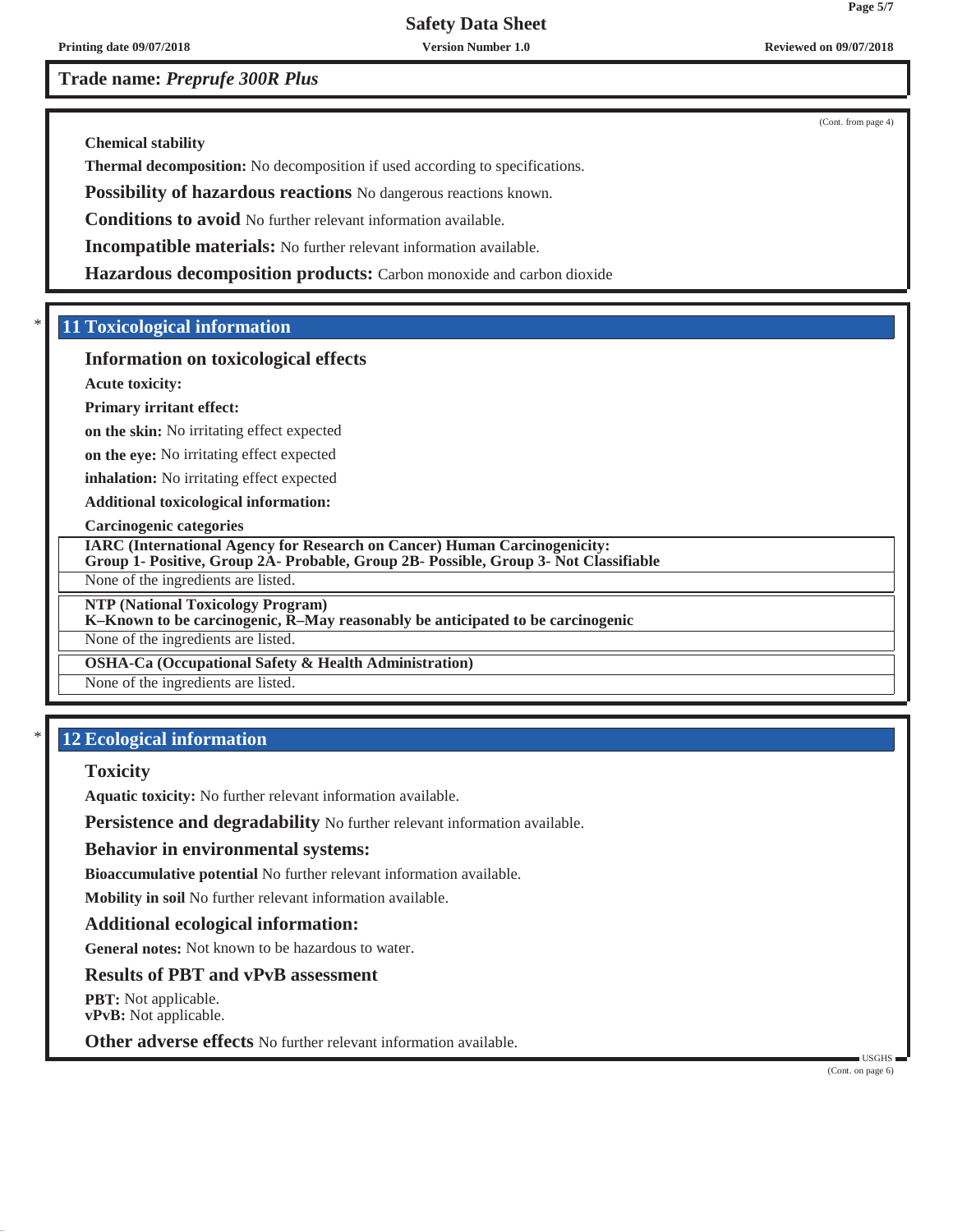#### (Cont. from page 5)

**Page 6/7**

### **13 Disposal considerations**

### **Disposal methods:**

Consult all regulations (federal, state, provincial, local) or a qualified waste disposal firm when characterizing product for disposal. Dispose of waste in accordance with all applicable regulations.

#### **Recommendation:**



Must not be disposed of together with household garbage. Do not allow product to reach sewage system.

### **Uncleaned packagings:**

**Recommendation:** Dispose of contents/container in accordance with local/regional/national/international regulations.

| <b>14 Transport information</b>                           |                                                                                                          |  |
|-----------------------------------------------------------|----------------------------------------------------------------------------------------------------------|--|
| <b>UN-Number</b><br>DOT, IMDG, IATA                       | Not applicable.                                                                                          |  |
| UN proper shipping name<br>DOT, IMDG, IATÂ                | Not applicable.                                                                                          |  |
| <b>Transport hazard class(es)</b>                         |                                                                                                          |  |
| DOT, IMDG, IATA<br><b>Class</b>                           | Not applicable.                                                                                          |  |
| <b>Packing group</b><br>DOT, IMDG, IATA                   | Not applicable.                                                                                          |  |
| <b>Environmental hazards:</b><br><b>Marine pollutant:</b> | No                                                                                                       |  |
| <b>Special precautions for user</b>                       | Not applicable.                                                                                          |  |
|                                                           | Transport/Additional information: Not classified as a dangerous good for transport by road, rail or air. |  |
| <b>DOT</b><br><b>Remarks:</b>                             | Not Regulated.                                                                                           |  |

**15 Regulatory information** 

**SARA (Superfund Amendments and Reauthorization Act)**

**Section 302/304 (extremely hazardous substances):**

None of the ingredients is listed.

**Section 313 Reportable Ingredients (Chemicals present below reporting threshold are exempt):**

None of the ingredients is listed.

**SARA Section 312/Tier I & II Hazard Categories:** None

**North America Chemical Inventory Status**

**TSCA (Toxic Substances Control Act - United States):**

All ingredients are listed or exempt from listing unless otherwise noted below.

**CEPA (Canadian DSL):**

All ingredients are listed or exempt from listing unless otherwise noted below.

#### **Right to Know Ingredient Disclosure:**

Non Hazardous / Non Regulated Components

 $\overline{\text{Cont. on page}}$ 

USGHS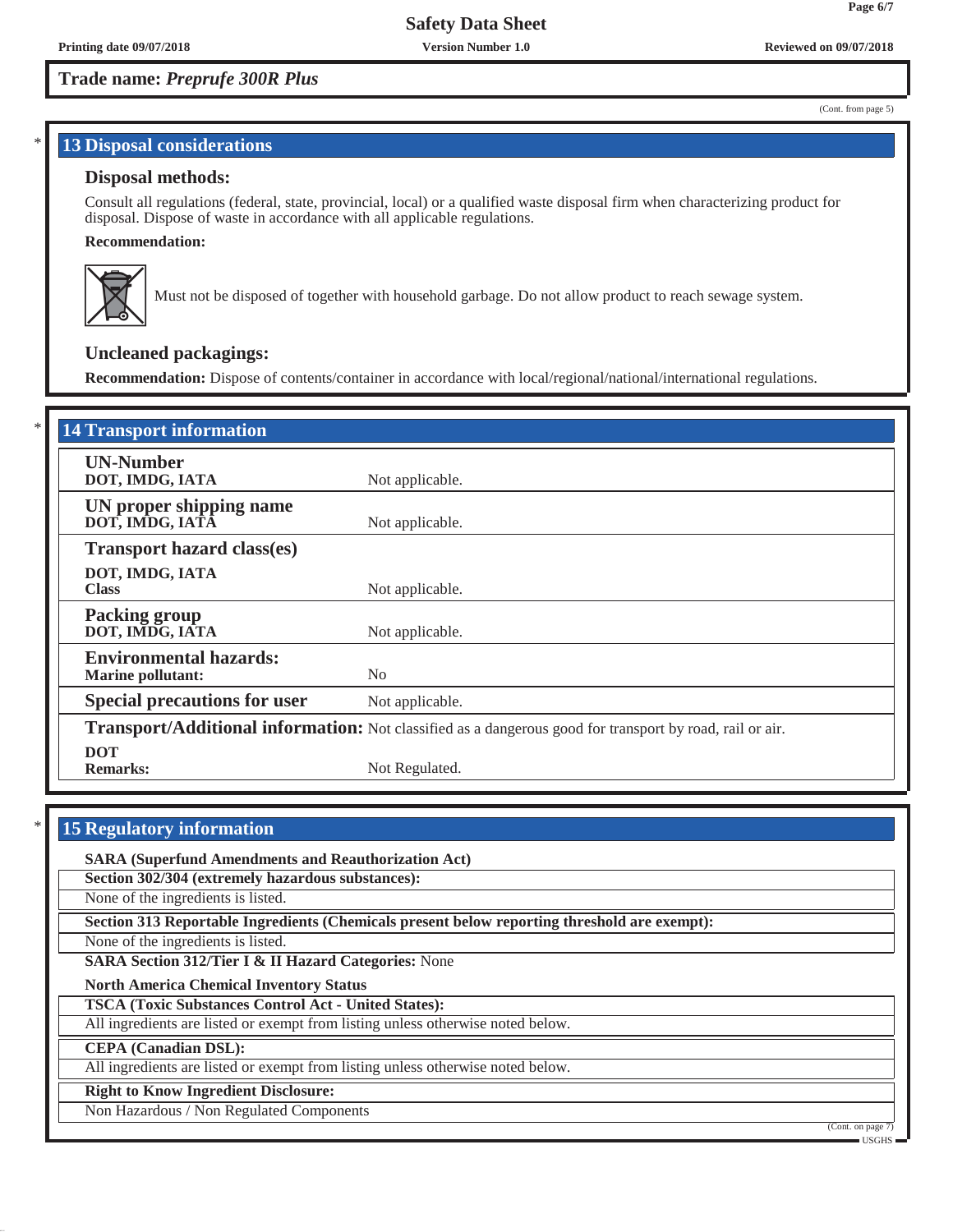### **Trade name:** *Preprufe 300R Plus*

Non-hazardous ingredients

**California Proposition 65: (Substances <0.1% unless noted in Section 3)**

**Chemicals known to cause cancer:**

None of the ingredients is listed.

**Chemicals known to cause reproductive toxicity for females:**

None of the ingredients are listed.

**Chemicals known to cause reproductive toxicity for males:**

None of the ingredients are listed.

**Chemicals known to cause developmental toxicity:**

None of the ingredients are listed.

**Carcinogenicity Categories**

**TLV-ACGIH (THE American Conference of Governmental Industrial Hygienists)**

**Human Carcinogen - A1 Confirmed, A2 Suspected, A3 Unknown Relevance, A4 Not Classifiable**

None of the ingredients are listed.

**NIOSH-Cancer (National Institute for Occupational Safety and Health)**

None of the ingredients are listed.

**Volatile Organic Compounds (VOC) reported per the Emission Standards.**

If no g/L value is provided this product is not subject to above standard.

### **16 Other information**

The data included herein are presented in accordance with various environment, health and safety regulations. It is the responsibility of a recipient of the data to remain currently informed on chemical hazard information, to design and update its own program and to comply with all national, federal, state and local laws and regulations applicable to safety, occupational health, right-to-know and environmental protection.

#### **Department issuing SDS:**

GCP Applied Technologies 62 Whittemore Avenue Cambridge, MA 02140 USA USA: +1-617-876-1400 (24 hours) +1-800-354-5414 **Date of preparation / last revision** 09/07/2018 / -

**The first date of preparation** 09/07/2018

**Number of revision times and the latest revision date**  $1.0 / 09/07/2018$ 

(Cont. from page 6)

**Page 7/7**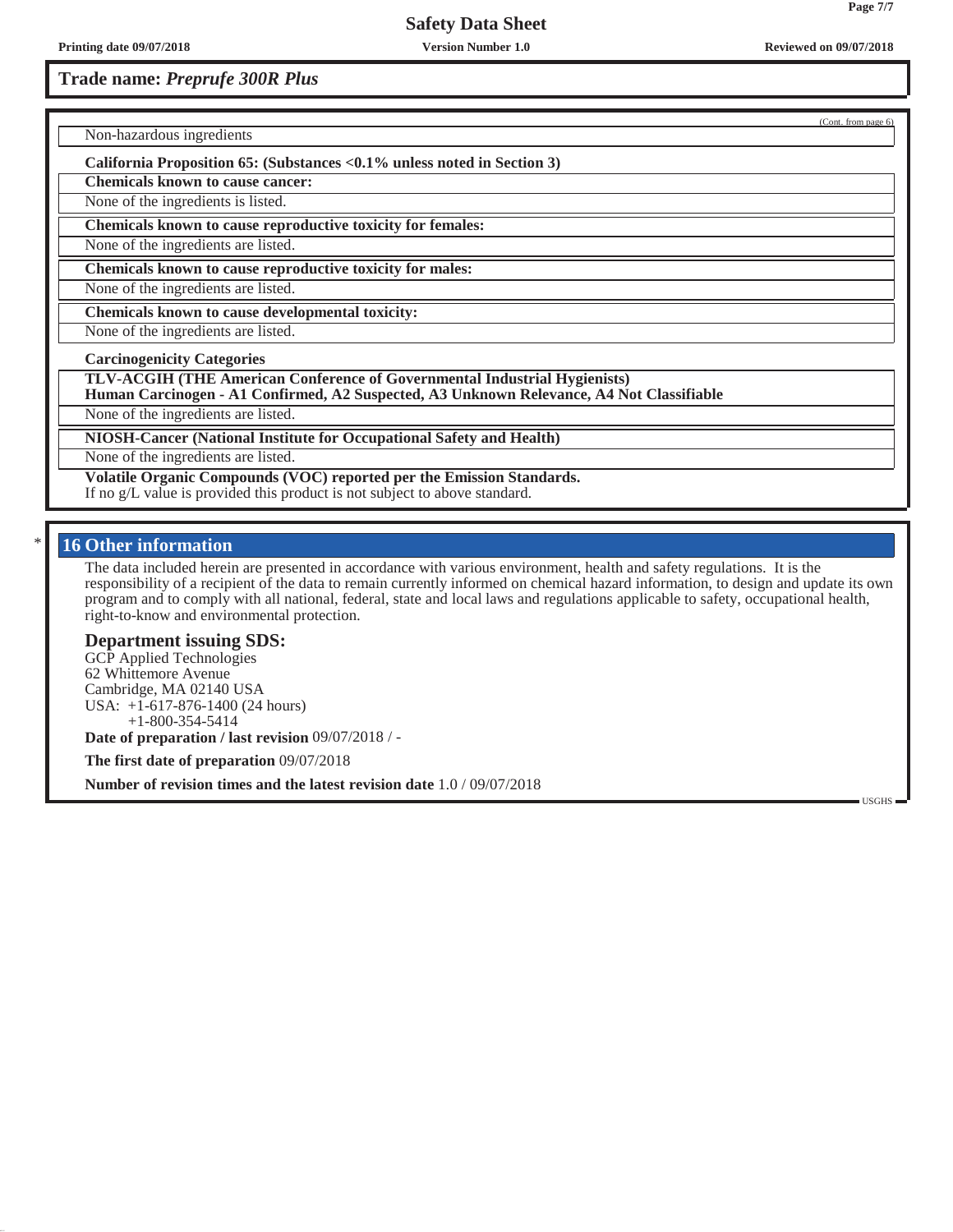

**Printing date 01/25/2018 Version Number 1.0 Reviewed on 01/25/2018**

**Page 1/7**

### \* **1 Identification**

### **Product identifier**

**Trade name:** *Preprufe® 160R Plus*

**SDS ID Number:** 2718

**Relevant identified uses of the substance or mixture, and uses advised against:**

Waterproofing. Specialty construction product. Not intended for other uses.

### **Details of the supplier of the safety data sheet**

**Manufacturer/Supplier:** GCP Applied Technologies 62 Whittemore Avenue Cambridge, MA 02140 USA

GCP Canada, Inc. 294 Clements Road W. Ajax, Ontario L1S 3C6 Canada

#### **Information department:**

Environmental Health & Safety USA: +1-617-876-1400 (24 hours) +1-800-354-5414 (8AM - 5PM) Not functional within Massachusetts CAN: 1-905-683-8561 (24 hours) Email address: msds.gcp@gcpat.com

**Transport Emergency:** Chemtrec +1-800-424-9300 (24 hours)

### \* **2 Hazard(s) identification**

### **Classification of the substance or mixture**

The product is not classified according to the Globally Harmonized System (GHS). **Additional information:** SDS's are not required for finished articles. nevertheless, the following information is provided to assist with safe use.

### **Label elements:**

**Hazard pictograms** Not applicable.

Not applicable.

**Hazard statements** Not applicable. **NFPA ratings (scale 0 - 4)**



**HMIS-ratings (scale 0 - 4)**

 HEALTH FIRE **REACTIVITY** 0  $\boxed{1}$  $\blacksquare$  $Health = 1$  $Flammability = 1$ Reactivity  $= 0$ 

**Other hazards** Contact with residue from adhesive may cause eye and skin irritation.

**Results of PBT and vPvB assessment**

**PBT:** Not applicable.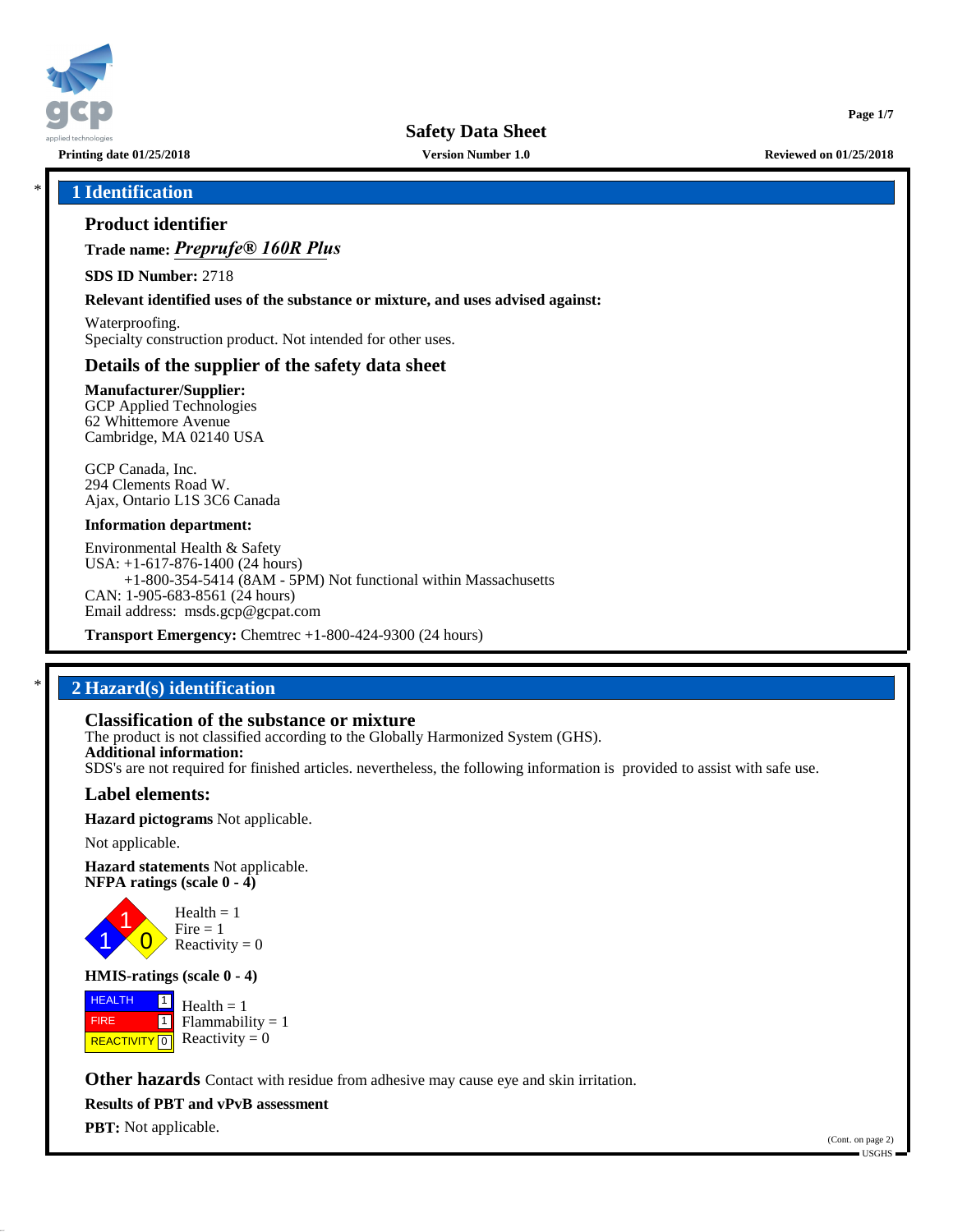**vPvB:** Not applicable.

### \* **3 Composition/information on ingredients**

#### **Chemical characterization: Mixture**

**Hazardous components:** Not applicable.

**Additional information:** Non-hazardous ingredients may be listed in Section 15; Right-To-Know disclosure.

### \* **4 First-aid measures**

#### **Description of first aid measures**

**General information:** Get medical advice/attention if you feel unwell.

**After inhalation:** No special measures required.

#### **After skin contact:**

Immediately wash contaminated skin with soap or mild detergent and water. If this chemical soaks clothing, immediately remove clothing and wash skin. If skin irritation occurs, consult a doctor.

**After eye contact:**

Rinse cautiously with water for several minutes. If symptoms persist, consult a physician.

**After swallowing:**

Rinse mouth.

Do NOT induce vomiting.

#### **Information for doctor:**

**Most important symptoms and effects, both acute and delayed** No further relevant information available.

**Indication of any immediate medical attention and special treatment needed** No further relevant information available.

### **5 Fire-fighting measures**

**Special hazards arising from the substance or mixture** No further relevant information available.

**Additional information** Collect contaminated fire fighting water separately. It must not enter the sewage system.

### \* **6 Accidental release measures**

#### **Personal precautions, protective equipment and emergency procedures**

Wear protective equipment. Keep unprotected persons away.

**Methods and material for containment and cleaning up:** Pick up mechanically.

#### **Reference to other sections**

See Section 7 for information on safe handling.

See Section 8 for information on personal protection equipment.

See Section 13 for disposal information.

 USGHS (Cont. on page 3)

(Cont. from page 1)

**Page 2/7**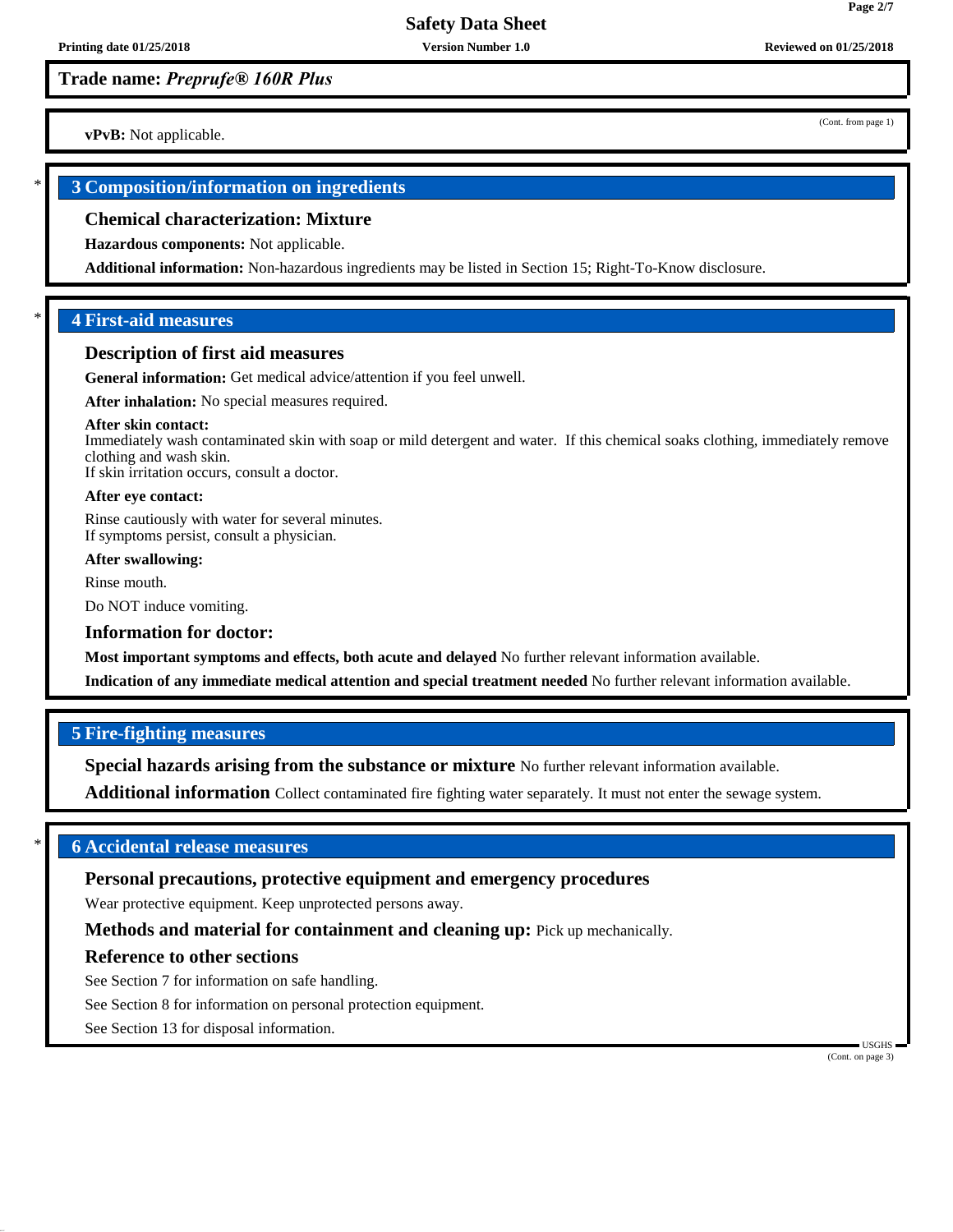#### (Cont. from page 2)

**Page 3/7**

### \* **7 Handling and storage**

#### **Handling:**

**Precautions for safe handling** Wash thoroughly after handling.

Avoid eye and skin contact with residue from adhesive.

Release liners are slippery. Remove from work area immediately after membrane application.

Membrane is slippery when wet or covered with frost.

Release liners may cause slip and trip hazards.

Do not eat, drink or smoke when using this product. Wash skin after handling.

For professional use only. Keep out of children's reach.

#### **Information about protection against explosions and fires:**

Removal of release liner may generate a static electrical discharge (spark).

### **Conditions for safe storage, including any incompatibilities**

#### **Storage:**

**Information about storage in one common storage facility:** No special measures required.

**Further information about storage conditions:** Keep receptacle tightly sealed.

**Specific end use(s)** No further relevant information available.

### \* **8 Exposure controls/personal protection**

**Additional information about design of technical systems:** No further data; see item 7.

#### **Control parameters**

**Components with limit values that require monitoring at the workplace:**

The product does not contain any relevant quantities of materials with critical values that have to be monitored at the workplace.

**Additional information:** The lists that were valid during the creation were used as basis.

#### **Exposure controls**

**Personal protective equipment:**

#### **General protective and hygienic measures:**

Avoid contact with the eyes and skin.

The usual precautionary measures for handling chemicals should be followed.

#### **Breathing equipment:**

Control exposure to ingredients with workplace control parameters if mentioned above. If no ingredients are listed, respiratory protection is generally not required.

If exposure limits are listed and may be exceeded, use approved respiratory protective equipment and filter type appropriate for the listed ingredients. (NIOSH, CEN, etc.).

**Protection of hands:** Gloves should be worn to prevent skin contact and should be impermeable and resistant to the product.

**Material of gloves** Gloves should be worn to prevent skin contact and should be impermeable and resistant to the product.

#### **Eye protection:**



Safety glasses with side shield protection.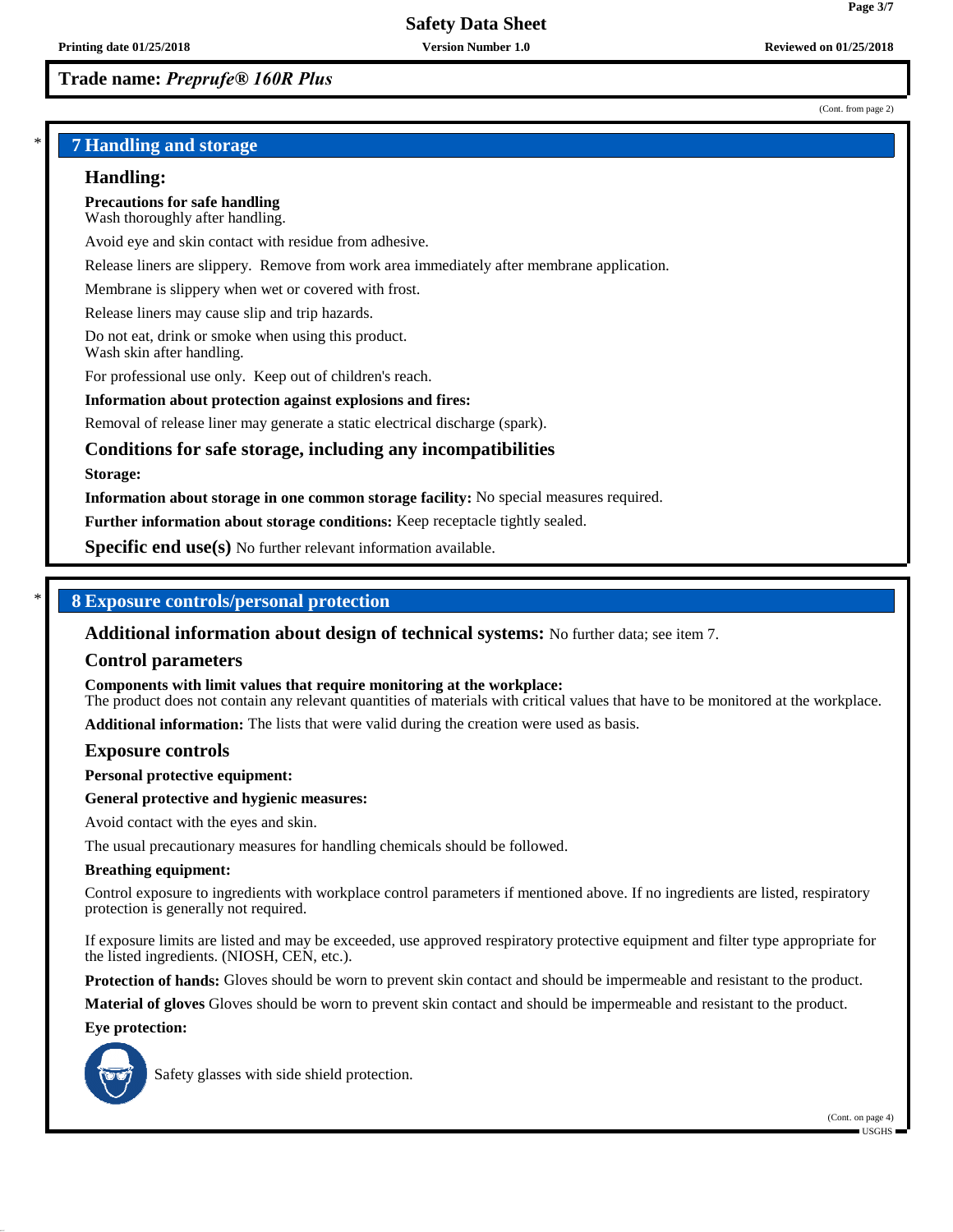#### **Body protection:**

Use personal protective equipment as required.

Take off contaminated clothing.

# \* **9 Physical and chemical properties**

| Information on basic physical and chemical properties                                                                           |                                                                                                                 |  |
|---------------------------------------------------------------------------------------------------------------------------------|-----------------------------------------------------------------------------------------------------------------|--|
| <b>General Information</b><br>Appearance:<br>Form:<br>Color:<br>Odor:<br><b>Odor threshold:</b>                                 | Solid<br>According to product specification<br>Characteristic<br>Not determined.                                |  |
| $pH-value (\sim):$                                                                                                              | Not applicable.                                                                                                 |  |
| <b>Change in condition</b><br><b>Melting point/Melting range:</b><br><b>Boiling point/Boiling range:</b><br><b>Flash point:</b> | Undetermined.<br>Undetermined.<br>Not applicable.                                                               |  |
| <b>Flammability (solid, gaseous):</b>                                                                                           | Not determined.                                                                                                 |  |
| <b>Ignition temperature:</b>                                                                                                    | Undetermined.                                                                                                   |  |
| <b>Decomposition temperature:</b><br>Auto igniting:<br>Danger of explosion:                                                     | Not determined.<br>Product is not self-igniting.<br>Product does not present an explosion hazard.               |  |
| <b>Explosion limits:</b><br>Lower:<br><b>Upper:</b><br><b>VOC Content (max):</b>                                                | Not determined.<br>Not determined.<br>Not determined.                                                           |  |
| Vapor pressure:<br>Density: (~) at 20 °C (68 °F)<br><b>Relative density</b><br><b>Vapor density</b><br><b>Evaporation</b> rate  | Not applicable.<br>$1$ g/cm <sup>3</sup> (8.3 lbs/gal)<br>Not determined.<br>Not applicable.<br>Not applicable. |  |
| Solubility in / Miscibility with<br>Water:                                                                                      | Not miscible or difficult to mix.                                                                               |  |
| Partition coefficient (n-octanol/water): Not determined.                                                                        |                                                                                                                 |  |
| Viscosity:<br>Dynamic:<br>Kinematic:<br>Molecular weight                                                                        | Not applicable.<br>Not applicable.<br>Not applicable.                                                           |  |
| <b>Other information</b>                                                                                                        | No further relevant information available.                                                                      |  |

## **10 Stability and reactivity**

**Reactivity** Stable under normal conditions.

**Chemical stability**

**Thermal decomposition:** No decomposition if used according to specifications.

**Possibility of hazardous reactions** No dangerous reactions known.

**Conditions to avoid** No further relevant information available.

(Cont. on page 5)

(Cont. from page 3)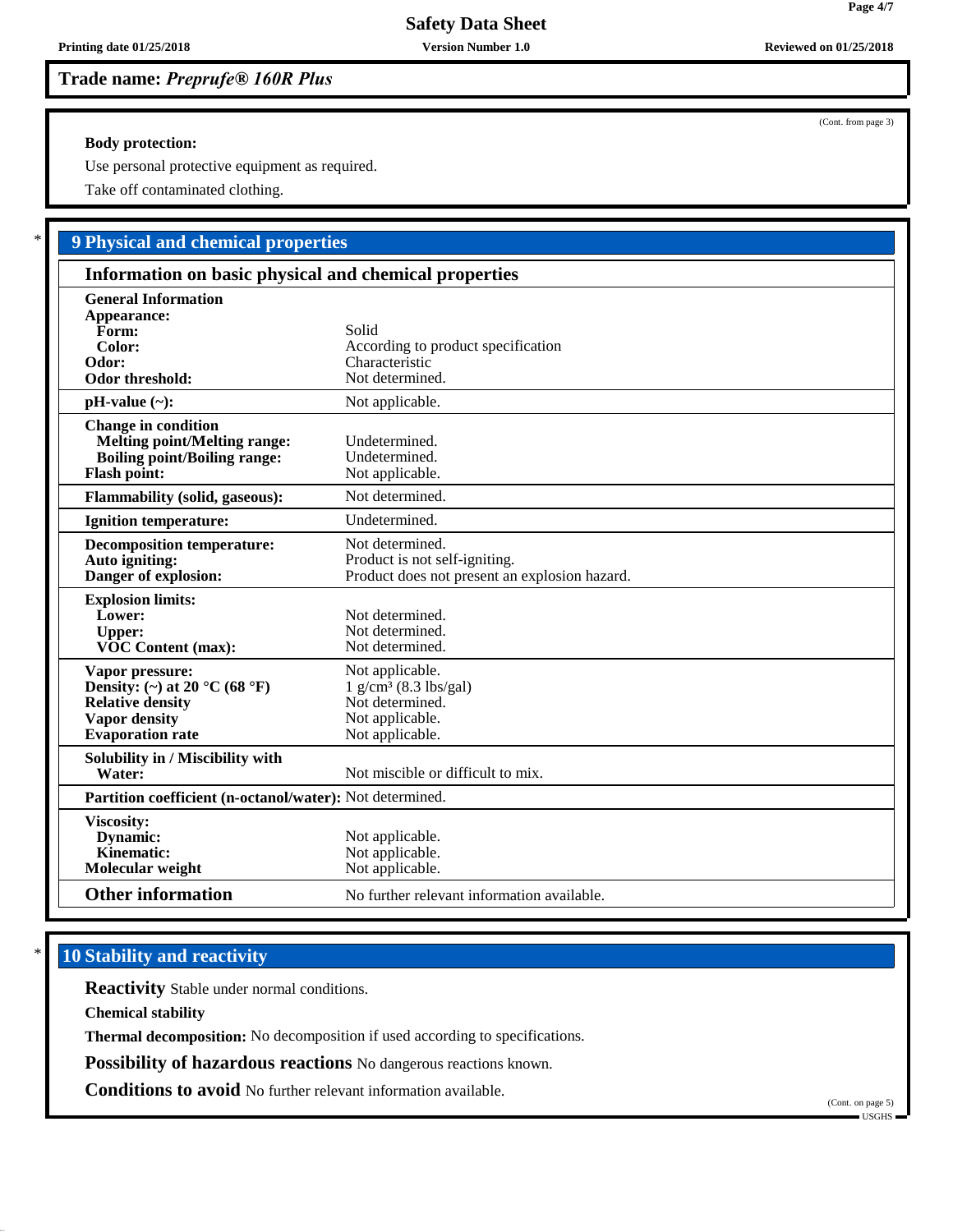**Trade name:** *Preprufe® 160R Plus*

(Cont. from page 4)

**Incompatible materials:** No further relevant information available.

**Hazardous decomposition products:** Carbon monoxide and carbon dioxide

### **11 Toxicological information**

### **Information on toxicological effects**

**Acute toxicity:**

### **Primary irritant effect:**

**on the skin:** No irritating effect expected

**on the eye:** No irritating effect expected

**inhalation:** No irritating effect expected

**Additional toxicological information:**

### **Carcinogenic categories**

**IARC (International Agency for Research on Cancer) Human Carcinogenicity: Group 1- Positive, Group 2A- Probable, Group 2B- Possible, Group 3- Not Classifiable**

None of the ingredients is listed.

**NTP (National Toxicology Program)**

**K–Known to be carcinogenic, R–May reasonably be anticipated to be carcinogenic**

None of the ingredients is listed.

**OSHA-Ca (Occupational Safety & Health Administration)**

None of the ingredients is listed.

### **12 Ecological information**

### **Toxicity**

**Aquatic toxicity:** No further relevant information available.

**Persistence and degradability** No further relevant information available.

### **Behavior in environmental systems:**

**Bioaccumulative potential** No further relevant information available.

**Mobility in soil** No further relevant information available.

### **Additional ecological information:**

**General notes:** Not known to be hazardous to water.

### **Results of PBT and vPvB assessment**

**PBT:** Not applicable. **vPvB:** Not applicable.

**Other adverse effects** No further relevant information available.

### **13 Disposal considerations**

### **Disposal methods:**

Consult all regulations (federal, state, provincial, local) or a qualified waste disposal firm when characterizing product for disposal. Dispose of waste in accordance with all applicable regulations.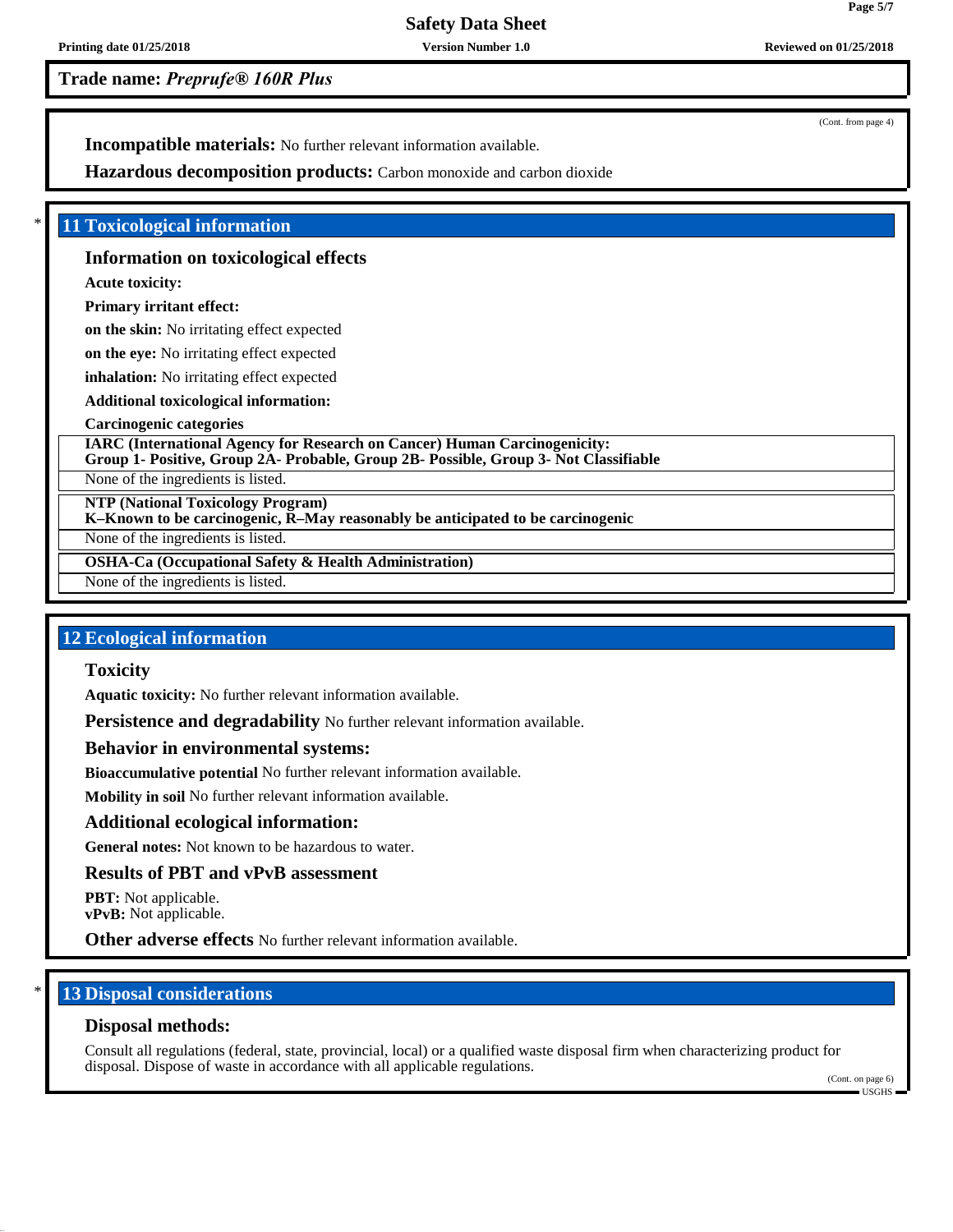(Cont. from page 5)

**Page 6/7**

#### **Recommendation:**



Must not be disposed of together with household garbage. Do not allow product to reach sewage system.

### **Uncleaned packagings:**

**Recommendation:** Dispose of contents/container in accordance with local/regional/national/international regulations.

| <b>14 Transport information</b>                           |                                                                                                          |
|-----------------------------------------------------------|----------------------------------------------------------------------------------------------------------|
| <b>UN-Number</b><br>DOT, IMDG, IATA                       | Not applicable.                                                                                          |
| UN proper shipping name<br>DOT, IMDG, IATĀ                | Not applicable.                                                                                          |
| <b>Transport hazard class(es)</b>                         |                                                                                                          |
| DOT, IMDG, IATA<br><b>Class</b>                           | Not applicable.                                                                                          |
| <b>Packing group</b><br>DOT, IMDG, IATA                   | Not applicable.                                                                                          |
| <b>Environmental hazards:</b><br><b>Marine pollutant:</b> | N <sub>o</sub>                                                                                           |
| <b>Special precautions for user</b>                       | Not applicable.                                                                                          |
|                                                           | Transport/Additional information: Not classified as a dangerous good for transport by road, rail or air. |
| <b>DOT</b><br><b>Remarks:</b>                             | Not Regulated.                                                                                           |
| <b>UN</b> "Model Regulation":                             | Not applicable.                                                                                          |

### **15 Regulatory information**

**SARA (Superfund Amendments and Reauthorization Act)**

**Section 302/304 (extremely hazardous substances):**

None of the ingredients is listed.

**Section 313 Reportable Ingredients (Chemicals present below reporting threshold are exempt):**

None of the ingredients is listed.

**SARA Section 312/Tier I & II Hazard Categories:** None

**North America Chemical Inventory Status**

**TSCA (Toxic Substances Control Act - United States):**

All ingredients are listed or exempt from listing unless otherwise noted below.

**CEPA (Canadian DSL):**

All ingredients are listed or exempt from listing unless otherwise noted below.

**California Proposition 65: (Substances <0.1% unless noted in Section 3)**

**Chemicals known to cause cancer:**

None of the ingredients is listed.

**Chemicals known to cause reproductive toxicity for females:**

None of the ingredients is listed.

(Cont. on page 7)